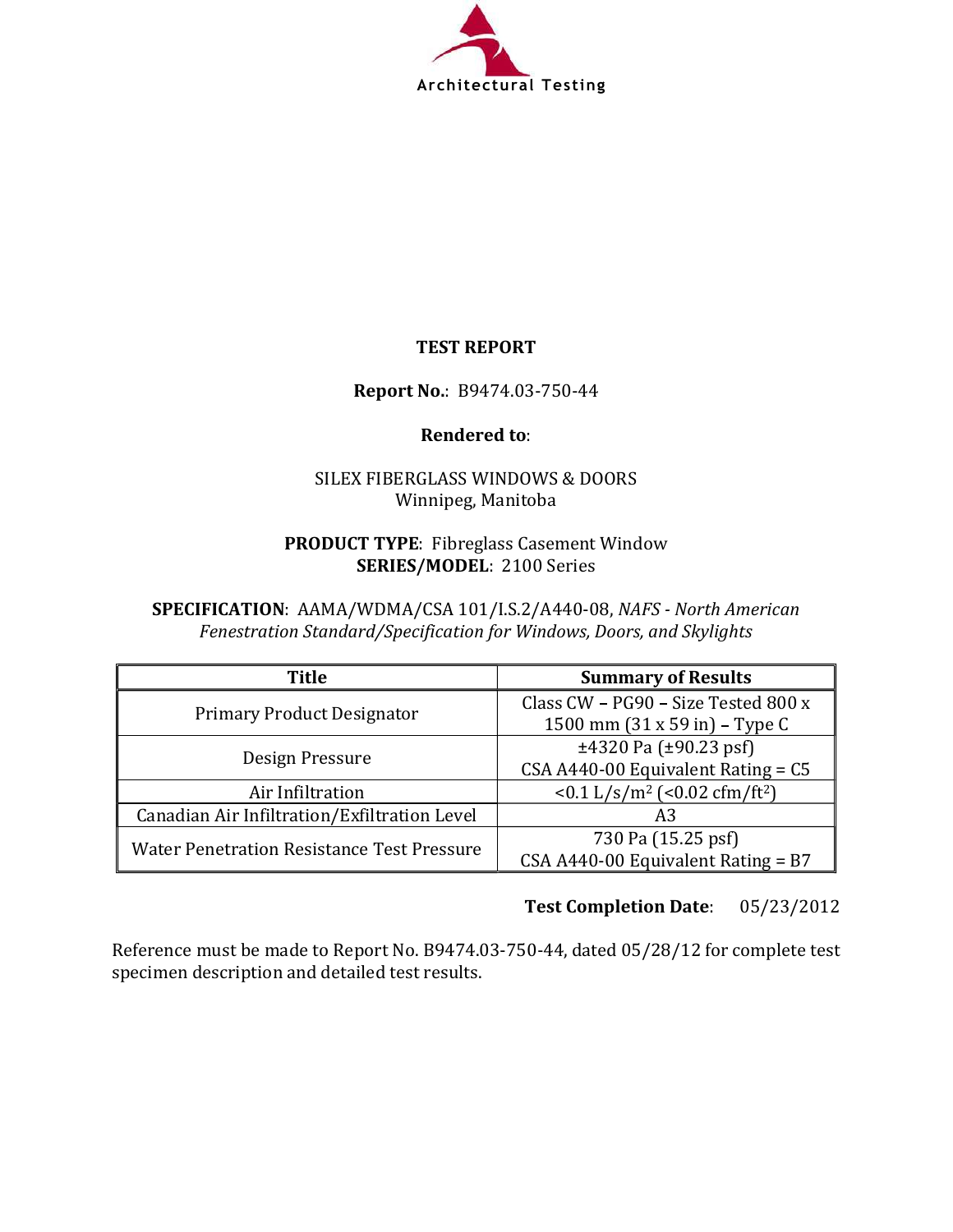

| rchitectural Testing            | Test Report No.: B<br>Report I                                                                                                                                                                          |
|---------------------------------|---------------------------------------------------------------------------------------------------------------------------------------------------------------------------------------------------------|
| <b>1.0 Report Issued To:</b>    | Silex Fiberglass Windows & Doors<br>15-1865 Sargent Avenue<br>Winnipeg, Manitoba R3H 0E4                                                                                                                |
| 2.0 Test Laboratory:            | Architectural Testing Canada, Inc.<br>356 Saulteaux Crescent<br>Winnipeg, Manitoba R3J 3T2<br>$(204) 885 - 9300$                                                                                        |
| 3.0 Project Summary:            |                                                                                                                                                                                                         |
|                                 | <b>3.1 Product Type: Fibreglass Casement Window</b>                                                                                                                                                     |
| 3.2 Series/Model: 2100 Series   |                                                                                                                                                                                                         |
| $(31 x 59 in)$ – Type C rating. | Compliance Statement: Results obtained are tested values and were<br>using the designated test method. The specimen tested successf<br>performance requirements for a Class CW - PG90 - Size Tested 800 |

### 3.0 Project Summary:

- **3.1 Product Type: Fibreglass Casement Window**
- 

Compliance Statement: Results obtained are tested values and were secured by using the designated test method. The specimen tested successfully met the performance requirements for a Class CW - PG90 - Size Tested 800 x 1500 mm  $(31 x 59 in)$  – Type C rating. 3.3 So Sautiteaux Creecint<br>
Winnipeg, Manitoba R3J 3T2<br>
(204) 885-9300<br>
3.2 Series/Model: 2100 Series<br> **Compliance Statement:** Results obtained are tested values and were secured by<br>
using the designated test method. The s

- 3.3 Test Dates: 05/17/2012 05/23/2012
- 3.4 Test Record Retention End Date: All test records for this report will be retained until May 23, 2016.
- 3.5 Test Location: Architectural Testing Canada test facility in Winnipeg, Manitoba.
- Representative samples of the test specimen will be retained by Architectural Testing Canada for a minimum of four years from the test completion date.
- **Project Summary:**<br>
3.1 Product Type: Fibreglass Casement Window<br>
3.2 Series/Model: 2100 Series<br> **Compliance Statement:** Results obtained are tested values and were secured by<br>
using the designated test method. The specime Architectural Testing Canada and are representative of the test specimen reported herein. Test specimen construction was verified by Architectural Testing Canada per the drawings located in Appendix B. Any deviations are documented herein or on the drawings.

#### 3.8 List of Official Observers:

Name Company Zhen Liu Silex Fiberglass Windows & Doors Bryan Boyle Architectural Testing Canada, Inc. Jack Guerreiro Architectural Testing Canada, Inc.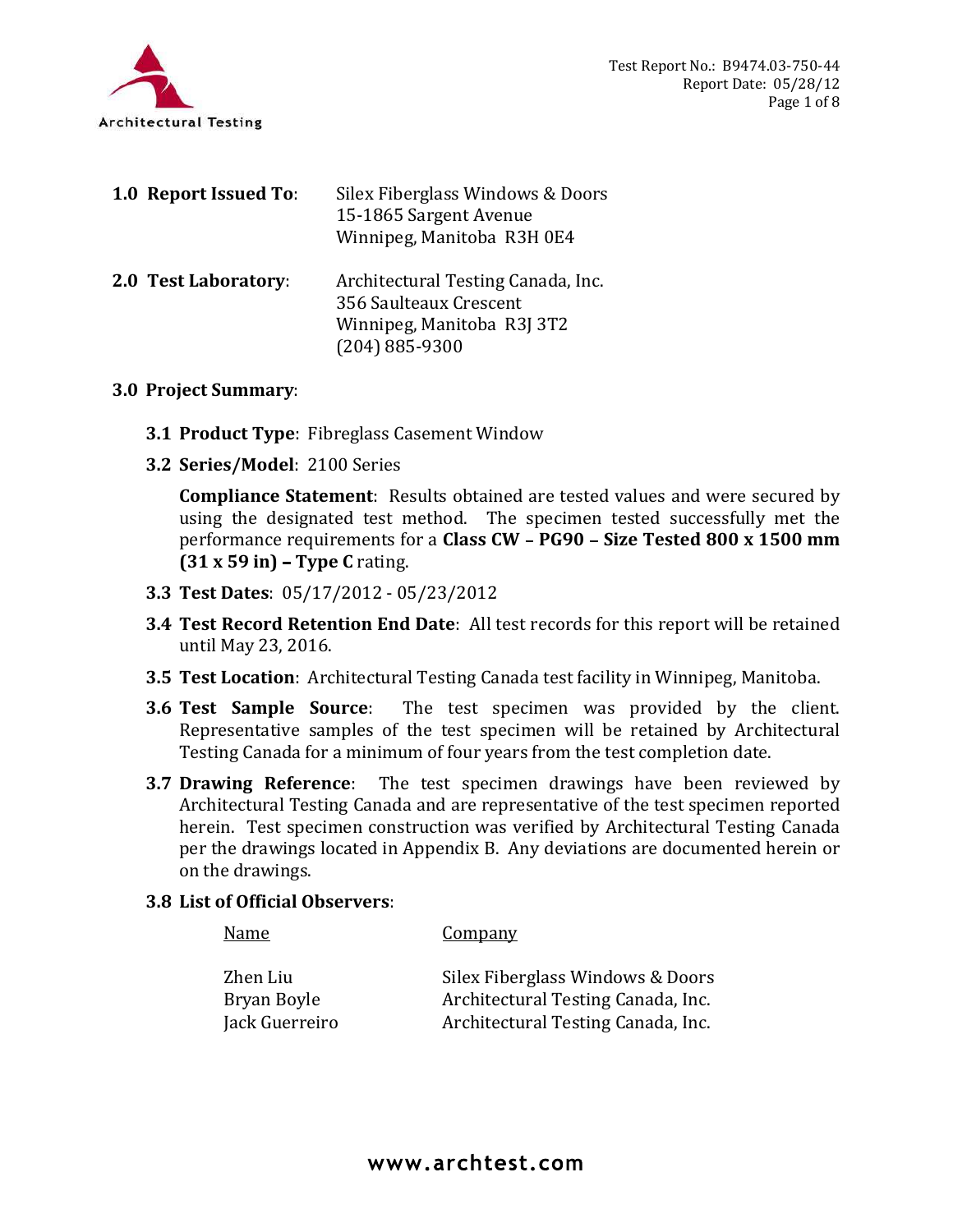

# 4.0 Test Specification:

AAMA/WDMA/CSA 101/I.S.2/A440-08, NAFS - North American Fenestration Standard/Specification for Windows, Doors, and Skylights

# 5.0 Test Specimen Description:

#### 5.1 Product Sizes:

| <b>Overall Area:</b>                     | Width       |            | Height      |          |  |  |
|------------------------------------------|-------------|------------|-------------|----------|--|--|
| $1.2 \text{ m}^2$ (12.9ft <sup>2</sup> ) | millimeters | inches     | millimeters | inches   |  |  |
| Overall size                             | 800         | $31 - 1/2$ | 1500        | 59       |  |  |
| Sash                                     | 755         | $29 - 3/4$ | 1455        | $57-1/4$ |  |  |

# 5.2 Frame Construction:

| <b>Frame Member</b> | <b>Material</b>   | <b>Description</b>                                                                                                      |
|---------------------|-------------------|-------------------------------------------------------------------------------------------------------------------------|
| All                 | <b>Fibreglass</b> | Head, sill and jamb members were white<br>  fiberglass, each filled with three continuous  <br>length EPS foam inserts. |

|             | <b>Joinery Type</b> | <b>Detail</b>                                |
|-------------|---------------------|----------------------------------------------|
| All corners | Mitered             | All frame corners were mitre cut and secured |
|             |                     | with corner keys.                            |

#### 5.3 Sash Construction:

| <b>Sash Member</b> | <b>Material</b> | <b>Description</b>                                                                                        |
|--------------------|-----------------|-----------------------------------------------------------------------------------------------------------|
| All                | Fibreglass      | All rails and stiles were white fiberglass, each<br>filled with one continuous length EPS foam<br>insert. |

|             | <b>Joinery Type</b> | Detail                                                             |
|-------------|---------------------|--------------------------------------------------------------------|
| All corners | Mitered             | All sash corners were mitre cut and secured '<br>with corner keys. |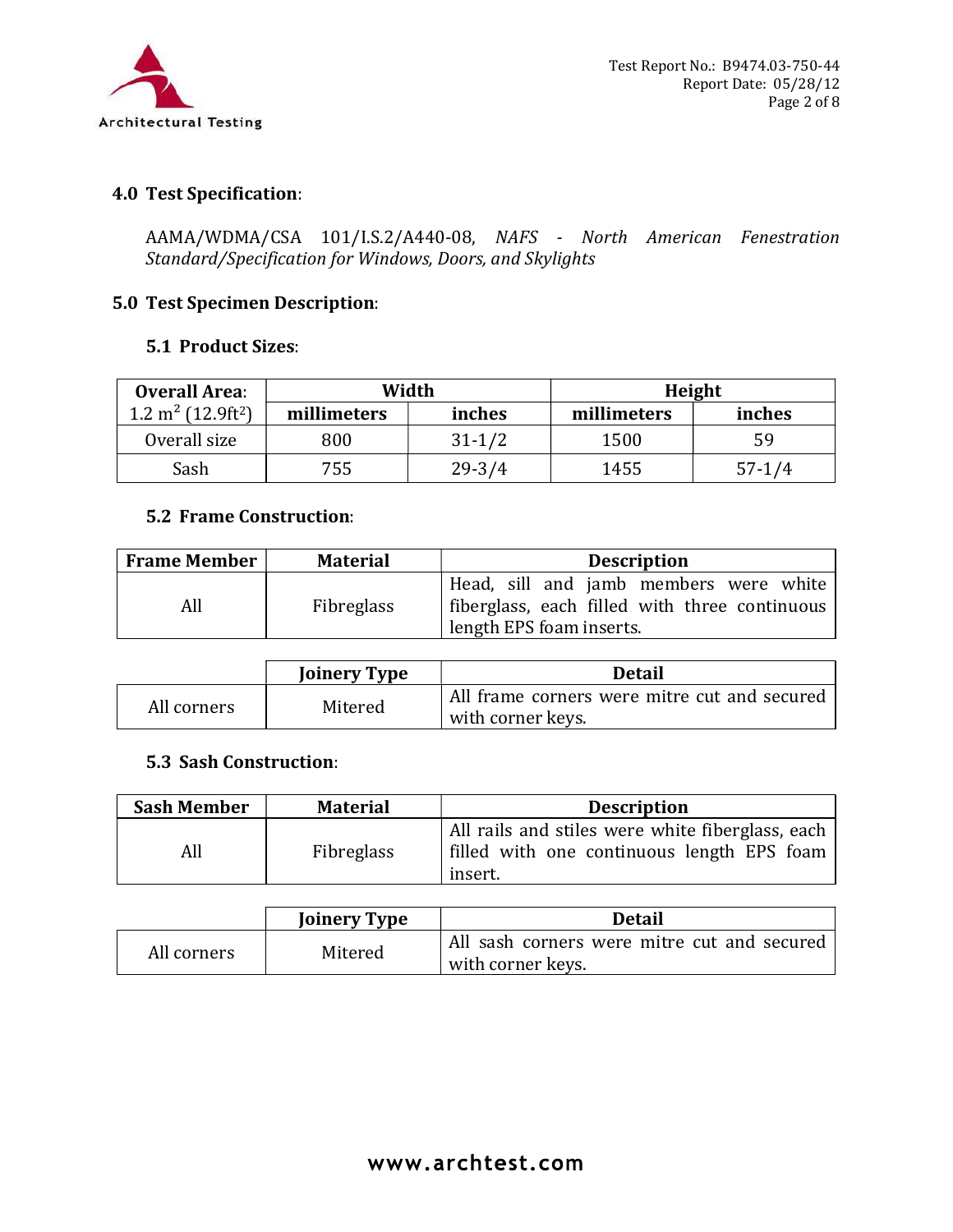

# 5.0 Test Specimen Description: (Continued)

| chitectural Testing | <b>5.0 Test Specimen Description: (Continued)</b>    |                   | Test Report No.: B9474.03-750-44<br>Report Date: 05/28/12                                  | Page 3 of 8 |
|---------------------|------------------------------------------------------|-------------------|--------------------------------------------------------------------------------------------|-------------|
|                     | 5.4 Weatherstripping:                                |                   |                                                                                            |             |
|                     |                                                      |                   | <b>Location</b>                                                                            |             |
|                     | <b>Description</b><br>Foam filled vinyl bulb (white) | Quantity<br>1 row | Perimeter of frame                                                                         |             |
|                     | Foam filled vinyl bulb (black)                       | 1 row             | Perimeter of frame                                                                         |             |
|                     | Foam filled vinyl bulb (white)                       | 1 row             | Perimeter of sash                                                                          |             |
|                     | glass in any glazed test specimen can be made.       |                   | <b>5.5 Glazing:</b> No conclusions of any kind regarding the adequacy or inadequacy of the |             |

|                        |                      | glass in any glazed test specimen can be made. |                            |                            |  |                                   |                       | <b>5.5 GIAZING</b> : <i>NO CONCIUSIONS OF ANY KINA regarding the adequacy or madequacy of the</i>                                                                                                                                                                |
|------------------------|----------------------|------------------------------------------------|----------------------------|----------------------------|--|-----------------------------------|-----------------------|------------------------------------------------------------------------------------------------------------------------------------------------------------------------------------------------------------------------------------------------------------------|
| Glass<br>Type          | <b>Spacer Type</b>   |                                                | <b>Interior</b><br>Lite    | <b>Exterior</b><br>Lite    |  |                                   | <b>Glazing Method</b> |                                                                                                                                                                                                                                                                  |
| $25 \text{ mm}$<br>IG  | Foam super<br>spacer |                                                | $3 \text{ mm}$<br>annealed | $3 \text{ mm}$<br>annealed |  | of the exterior glazing pane.     |                       | Tape-glazed, with glass set from<br>the interior. Silicone sealant was<br>installed around the perimeter of<br>the interior glazing pane. Snap-in<br>vinyl stops were utilized on the<br>interior. A silicon cap bead was<br>installed to the exterior perimeter |
|                        |                      |                                                |                            |                            |  | <b>Daylight Opening</b>           |                       |                                                                                                                                                                                                                                                                  |
|                        | <b>Location</b>      |                                                |                            | millimeters                |  | inches                            |                       | <b>Glass Bite</b>                                                                                                                                                                                                                                                |
|                        | Operable sash        |                                                |                            | 645 x 1345                 |  | $25-1/2 \times 53$                |                       | $12 \text{ mm}$                                                                                                                                                                                                                                                  |
|                        | 5.6 Drainage:        |                                                |                            |                            |  |                                   |                       |                                                                                                                                                                                                                                                                  |
| <b>Drainage Method</b> |                      | <b>Size</b>                                    |                            | Quantity                   |  |                                   | <b>Location</b>       |                                                                                                                                                                                                                                                                  |
|                        | Weep holes           | $5 \text{ mm}$<br>diameter                     |                            | 2                          |  | 75 mm (3") from the sash corners. |                       | On the underside of the operable sash,                                                                                                                                                                                                                           |

|               | Daylight Opening |                    |                   |
|---------------|------------------|--------------------|-------------------|
| Location      | millimeters      | inches             | <b>Glass Bite</b> |
| Operable sash | 645 x 1345       | $25-1/2 \times 53$ | $12 \text{ mm}$   |

| <b>Drainage Method</b> | <b>Size</b> | <b>Ouantity</b> | Location                               |
|------------------------|-------------|-----------------|----------------------------------------|
| Weep holes             | mm כ        |                 | On the underside of the operable sash, |
|                        | diameter    | ⊷               | .75 mm (3") from the sash corners.     |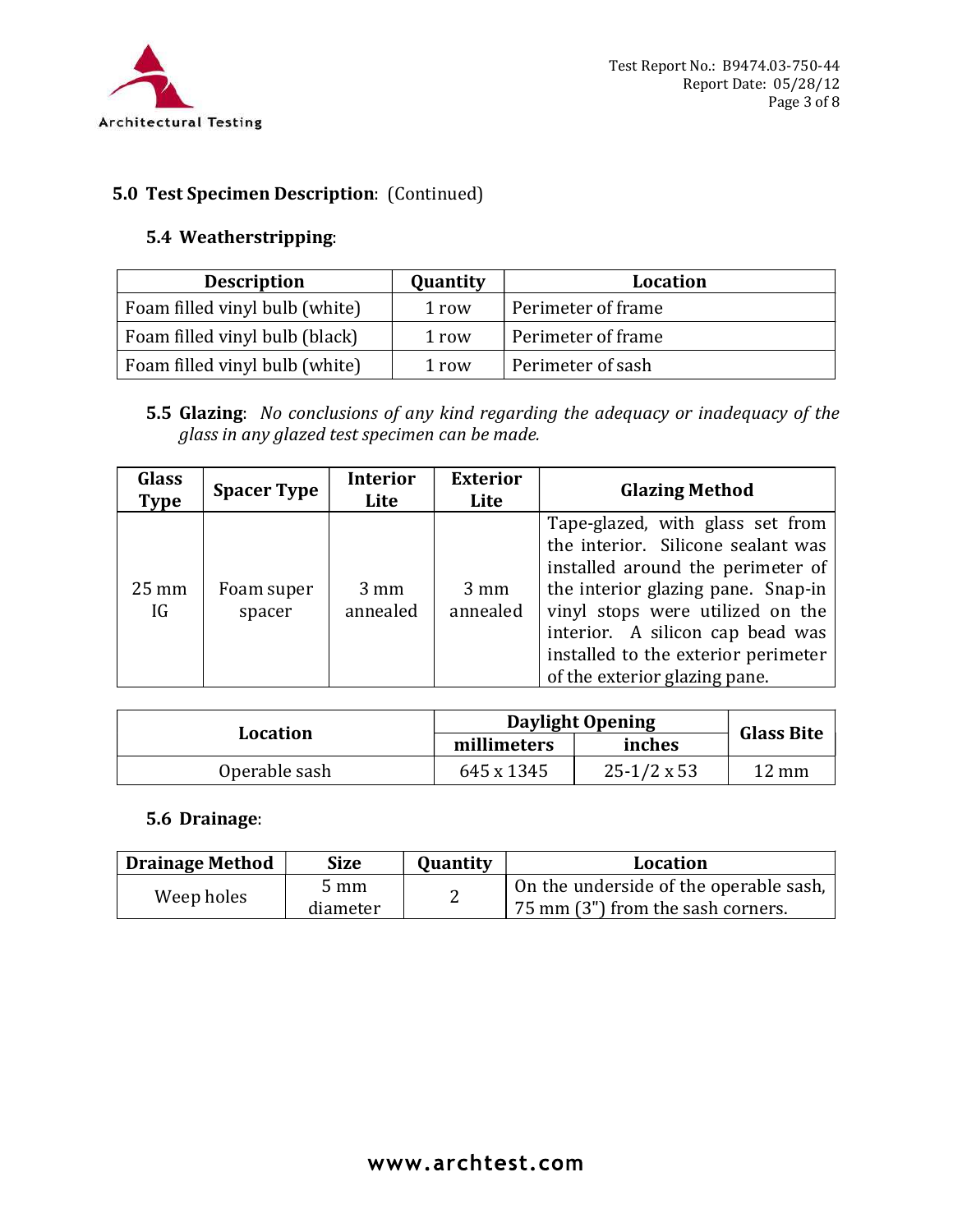

# 5.0 Test Specimen Description: (Continued)

| chitectural Testing                               |                | Test Report No.: B9474.03-750-44<br>Report Date: 05/28/12<br>Page 4 of 8                                                                                                                                                                                                                                                                        |
|---------------------------------------------------|----------------|-------------------------------------------------------------------------------------------------------------------------------------------------------------------------------------------------------------------------------------------------------------------------------------------------------------------------------------------------|
| <b>5.0 Test Specimen Description: (Continued)</b> |                |                                                                                                                                                                                                                                                                                                                                                 |
| 5.7 Hardware:                                     |                |                                                                                                                                                                                                                                                                                                                                                 |
| <b>Description</b>                                | Quantity       | Location                                                                                                                                                                                                                                                                                                                                        |
| Roto operator assembly                            | $\mathbf{1}$   | Operator cover and handled set was<br>located on the interior sill, 450 mm (17-<br>$3/4$ ") from the lock jamb corner. The<br>operator was located on the frame sill<br>and secured with six $#8 \times 5/8"$ screws.<br>The operator track and clip were located<br>on the bottom rail of the sash and<br>secured with three #8 x 5/8" screws. |
| Lock assembly                                     |                | Lock located on the frame lock jamb,<br>1205 mm $(47-1/2")$ from the top of the<br>frame. The lock support plate was<br>secured to the frame with two #8 $x$ 5/8"<br>screws.                                                                                                                                                                    |
| <b>Hinges</b>                                     | $\overline{2}$ | Hinges were located on the top and<br>bottom rails of the sash and each<br>secured with four #8 x 5/8" screws. The<br>hinge tracks were located at the<br>corresponding location on the frame<br>head and sill and each secured with four<br>#7 x $1/2$ " screws.                                                                               |
| Snubbers                                          | $\overline{4}$ | Two snubbers were located on the sash<br>snubber stile at $480$ mm $(19")$ and $935$<br>mm $(36-3/4")$ from the top of the sash,<br>and two snubbers were located at the<br>corresponding location on the frame<br>hinge jamb. Each snubber was secured<br>with two $#8 \times 5/8"$ screws.                                                    |
| Keepers                                           | 3              | Three keepers were located on the sash<br>keeper stile, 135 mm (5-1/4"), 740 mm<br>$(29")$ and 1430 mm $(56-1/4")$ from the<br>top of the sash.                                                                                                                                                                                                 |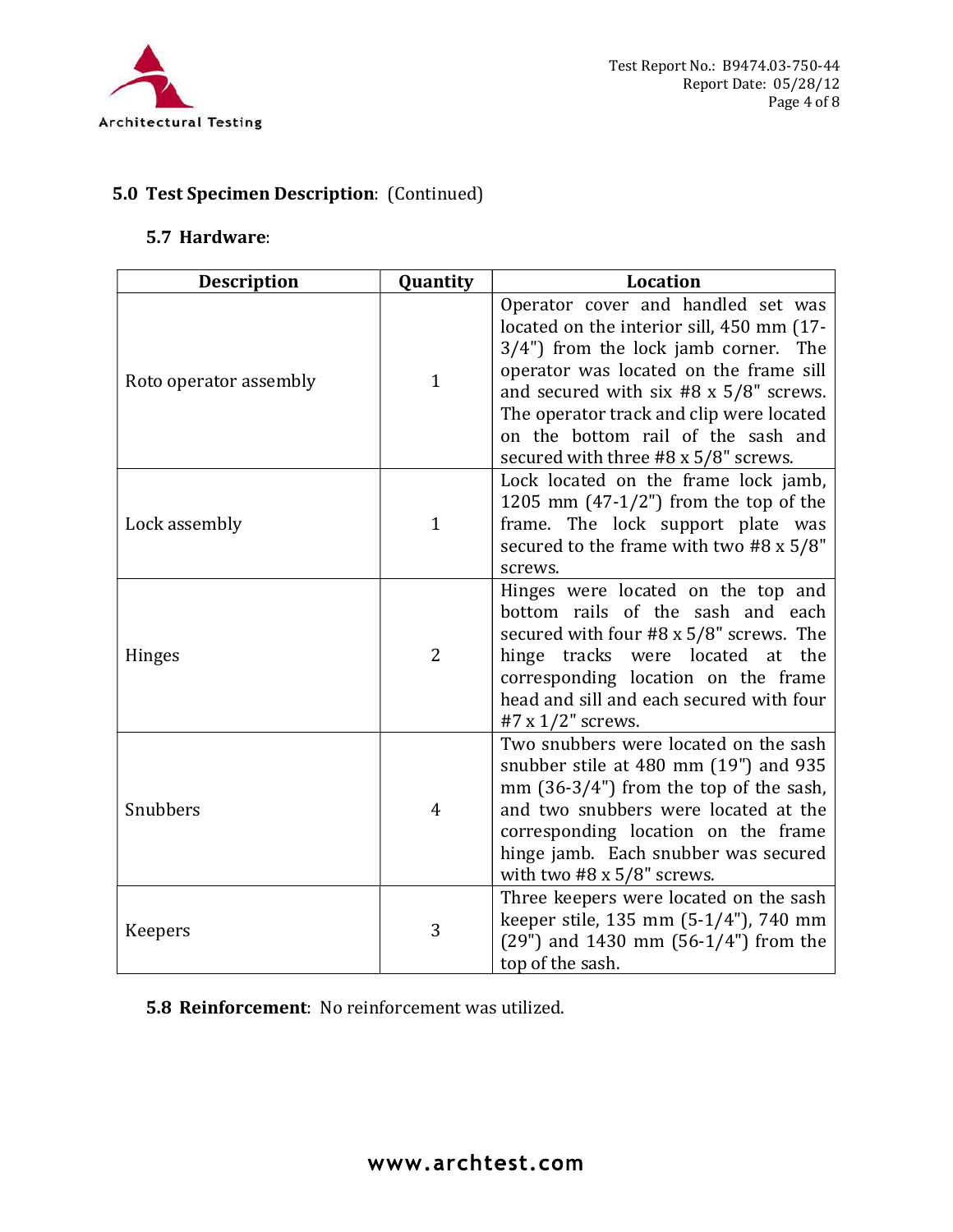

Test Re<br>
Test Re<br>
Test Re<br>
Chitectural Testing<br>
6.0 Installation:<br>
The specimen was installed into a Spruce-Pine-Fir wood bucl<br>
allowed for a 10 mm (3/8") shim space. The rough opening w<br>
foam insulation and the interior a The specimen was installed into a Spruce-Pine-Fir wood buck. The rough opening allowed for a 10 mm (3/8") shim space. The rough opening was filled with urethane foam insulation and the interior and exterior perimeters of the window were sealed with caulked sealant.

| <b>Location</b> | <b>Anchor Description</b> | <b>Anchor Location</b>                  |  |
|-----------------|---------------------------|-----------------------------------------|--|
| Frame           | $#8x3"$ screws            | Commencing between 45 mm                |  |
|                 |                           | $(1-3/4")$ and 135 mm $(5-1/4")$        |  |
|                 |                           | from corners, fasteners were            |  |
|                 |                           | secured through the frame and           |  |
|                 |                           | into the buck $250 \text{ mm} (9-3/4")$ |  |
|                 |                           | to 570 mm (22-1/2") on centre.          |  |
| Buck            | $#8x3"$ screws            | Commencing 285 mm $(11-1/4")$           |  |
|                 |                           | from the top of the buck, three         |  |
|                 |                           | fasteners were secured through          |  |
|                 |                           | the buck and into the frame 300         |  |
|                 |                           | mm $(11-3/4)$ to 450 mm $(17-$          |  |
|                 |                           | $3/4"$ ) on centre.                     |  |

7.0 Test Results: The temperature during testing was  $20^{\circ}$ C (68 $^{\circ}$ F). The results are tabulated as follows:

| <b>Title of Test</b>                   | <b>Results</b>             | <b>Allowed</b>                              | <b>Note</b> |
|----------------------------------------|----------------------------|---------------------------------------------|-------------|
|                                        | Initiate motion:           |                                             |             |
|                                        | 13 N (3 lbf)               | 60 N (13 lbf) max.                          |             |
| <b>Operating Force,</b>                | Maintain motion:           |                                             |             |
| per ASTM E 2068                        | 4 N (1 lbf)                | 30 N (7 lbf) max.                           |             |
|                                        | Latches:                   |                                             |             |
|                                        | 67N (15 lbf)               | 100 N (23 lbf) max.                         |             |
| Air Leakage,                           |                            |                                             |             |
| Infiltration per ASTM E 283            | $< 0.1$ L/s/m <sup>2</sup> | 1.5 $L/s/m^2$                               |             |
| at 75 Pa (1.57 psf)                    | $(<0.02 \text{ cfm/ft}^2)$ | $(0.3 \text{ cfm}/\text{ft}^2)$ max.        |             |
| Air Leakage,                           |                            |                                             |             |
| Exfiltration per ASTM E 283            | $< 0.1$ L/s/m <sup>2</sup> | $1.5 \frac{\text{L}}{\text{s}} \text{/m}^2$ |             |
| at 75 Pa (1.57 psf)                    | $(<0.02 \text{ cfm/ft}^2)$ | $(0.3 \text{ cfm}/\text{ft}^2)$ max.        |             |
| <b>Canadian Air</b>                    |                            |                                             |             |
| <b>Infiltration/Exfiltration Level</b> | A3                         | N/A                                         |             |
| <b>Water Penetration,</b>              |                            |                                             |             |
| per ASTM E 547                         | N/A                        | N/A                                         | 3           |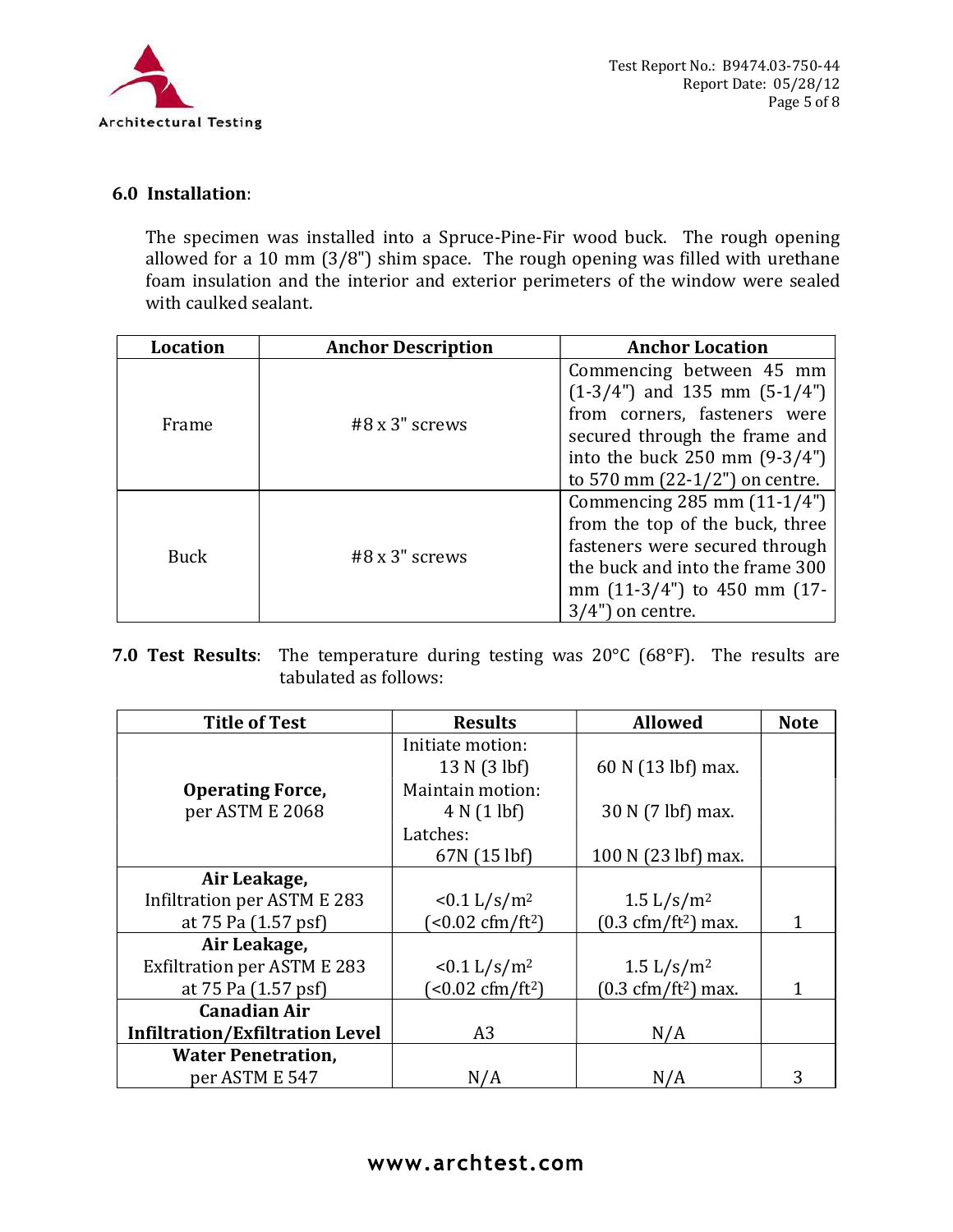

### 7.0 Test Results: (Continued)

| <b>Title of Test</b>            | <b>Results</b>              | <b>Allowed</b>        | <b>Note</b> |
|---------------------------------|-----------------------------|-----------------------|-------------|
| <b>Uniform Load Deflection,</b> |                             |                       |             |
| per ASTM E 330                  | N/A                         | N/A                   | 3           |
| <b>Uniform Load Structural,</b> |                             |                       |             |
| per ASTM E 330                  | N/A                         | N/A                   | 3           |
| <b>Forced Entry Resistance,</b> |                             |                       |             |
| per ASTM F 588                  |                             |                       |             |
| Type: B - Grade: 10             | Pass                        | No entry              |             |
| <b>Sash Vertical Deflection</b> |                             |                       |             |
| 270 N (60 lbf)                  | $0.8$ mm $(0.03")$          | 15.2 mm $(0.60)$ max. |             |
| <b>Distributed Load</b>         |                             |                       |             |
| 300 Pa (6.27 psf)               | Pass                        | No damage             |             |
|                                 | <b>Optional Performance</b> |                       |             |
| <b>Water Penetration,</b>       |                             |                       |             |
| per ASTM E 547                  |                             |                       |             |
| at 730 Pa (15.25 psf)           | Pass                        | No leakage            | 2           |
| <b>Uniform Load Deflection,</b> |                             |                       |             |
| per ASTM E 330                  |                             |                       |             |
| taken at hinge stile            |                             |                       |             |
| $+4320$ Pa $(+90.23$ psf)       | $2.3$ mm $(0.09")$          | 7.4 mm (0.29") max.   |             |
| $-4320$ Pa $(-90.23$ psf)       | $3.8$ mm $(0.15")$          | 7.4 mm (0.29") max.   | 4, 5        |
| <b>Uniform Load Structural,</b> |                             |                       |             |
| per ASTM E 330                  |                             |                       |             |
| taken at hinge stile            |                             |                       |             |
| $+6480$ Pa $(+135.34$ psf)      | $< 0.3$ mm $(0.01)$         | 3.8 mm $(0.15")$ max. |             |
| $-6480$ Pa $(-135.34$ psf)      | $< 0.3$ mm $(0.01)$         | 3.8 mm $(0.15")$ max. | 4, 5        |

Note 1: The tested specimen meets (or exceeds) the performance levels specified in AAMA/WDMA/CSA 101/I.S.2/A440 for air leakage resistance.

Note 2: Without insect screen.

Note 3: The client opted to start at a pressure higher than the minimum required. Test results are reported under Optional Performance.

Note 4: Loads were held for 10 seconds.

Note 5: Tape and film were used to seal against air leakage during structural testing. In our opinion, the tape and film did not influence the results of the test.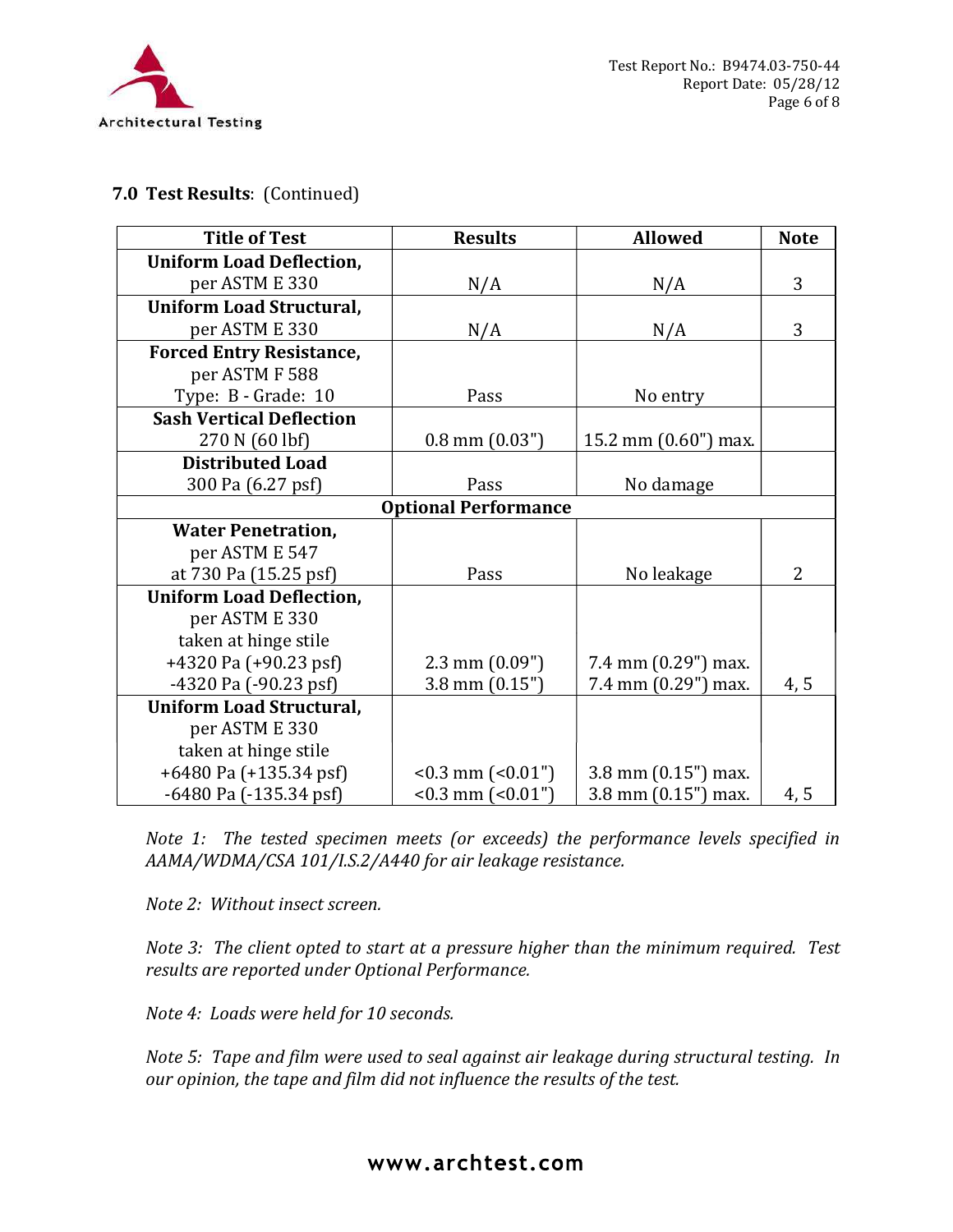

Architectural Testing Canada will service this report for the entire test record retention period. Test records that are retained such as detailed drawings, datasheets, representative samples of test specimens, or other pertinent project documentation will be retained by Architectural Testing Canada, Inc. for the entire test record retention period.

This report does not constitute certification of this product nor an opinion or endorsement by this laboratory. It is the exclusive property of the client so named herein and relates only to the specimen tested. This report may not be reproduced, except in full, without the written approval of Architectural Testing Canada Inc.

For ARCHITECTURAL TESTING CANADA, Inc.  $\bigcup_{\text{sum, sum, sum}}$ 

Jack Guerreiro **Bryan Boyle** 

Senior Technician **Director**, Regional Operations

BJB:bb

Attachments (pages): This report is complete only when all attachments listed are included. Appendix-A: Alteration Addendum (1) Appendix-B: Drawings (3)

This report produced from controlled document template ATI 00438, issued 01/31/12.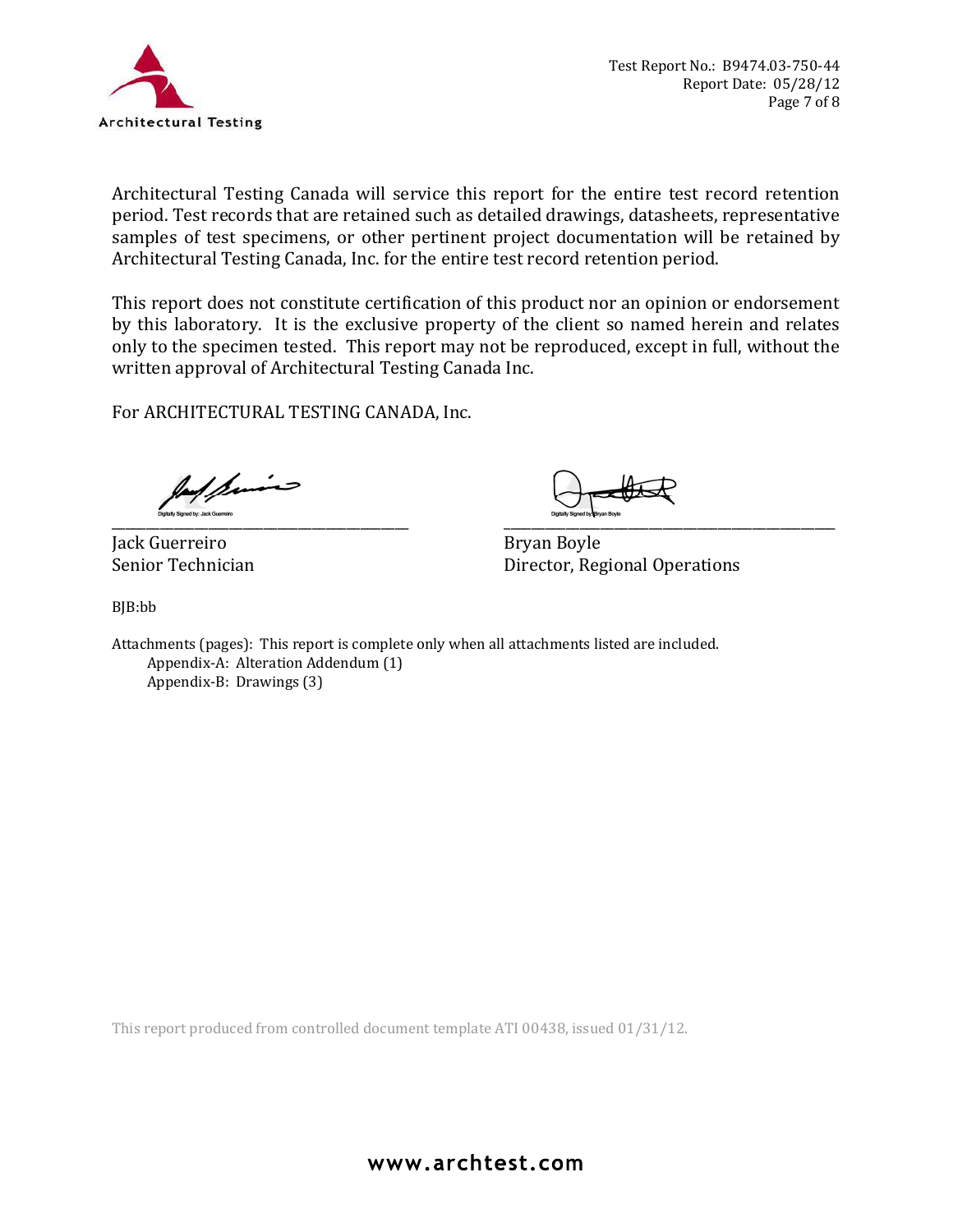

# Revision Log

| <u>Rev. #</u> | Date     | Page(s) | <b>Revision(s)</b>                                                   |
|---------------|----------|---------|----------------------------------------------------------------------|
|               | 10/01/12 |         | Revision includes correcting the<br>individuals witnessing the test. |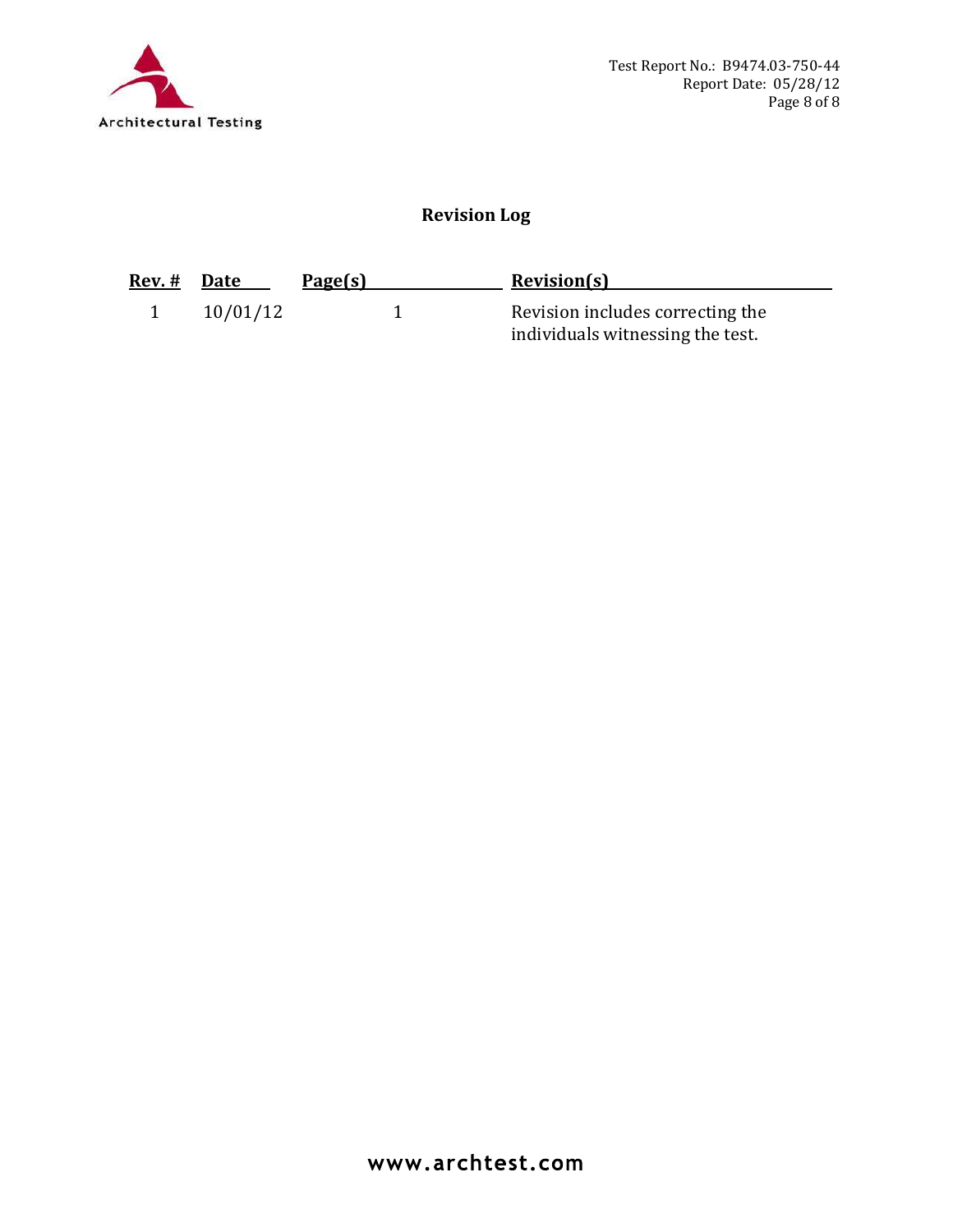

# Appendix A

# Alteration Addendum

Alteration #1: Date - 05/17/12 Cause for alteration - Water leakage during ASTM E 547 test at 730 Pa. Remedial action taken - Additional silicone sealant applied to the corner of the frame sill and at the corners of the hollow bulb weatherstrip.

Alteration #2: Date - 05/18/12 Cause for alteration - Water leakage during ASTM E 547 test at 730 Pa. Remedial action taken - Corners of the foam filled vinyl bulb weatherstrip on the sash were trimmed back approximately 25 mm (1").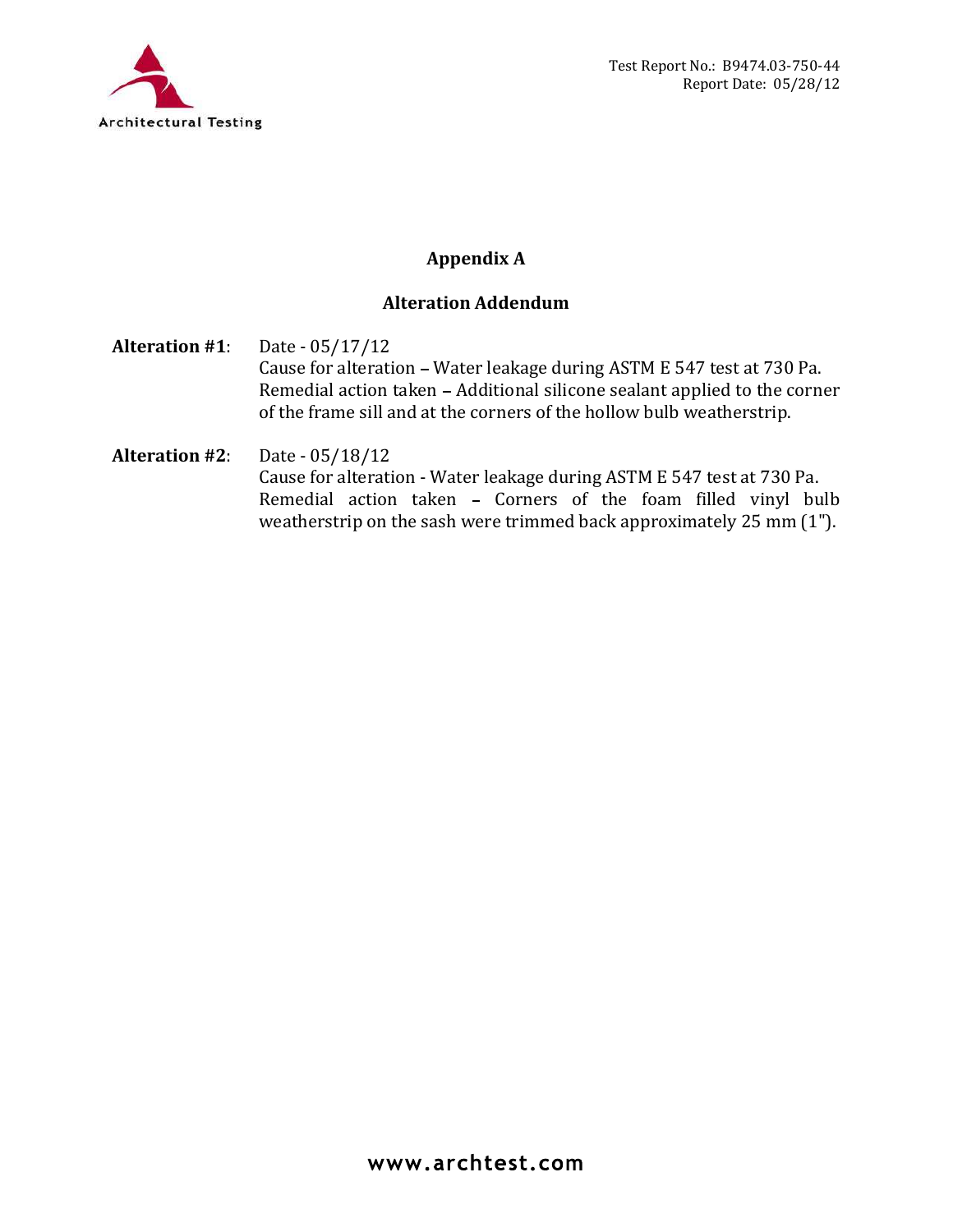

Appendix B Drawings